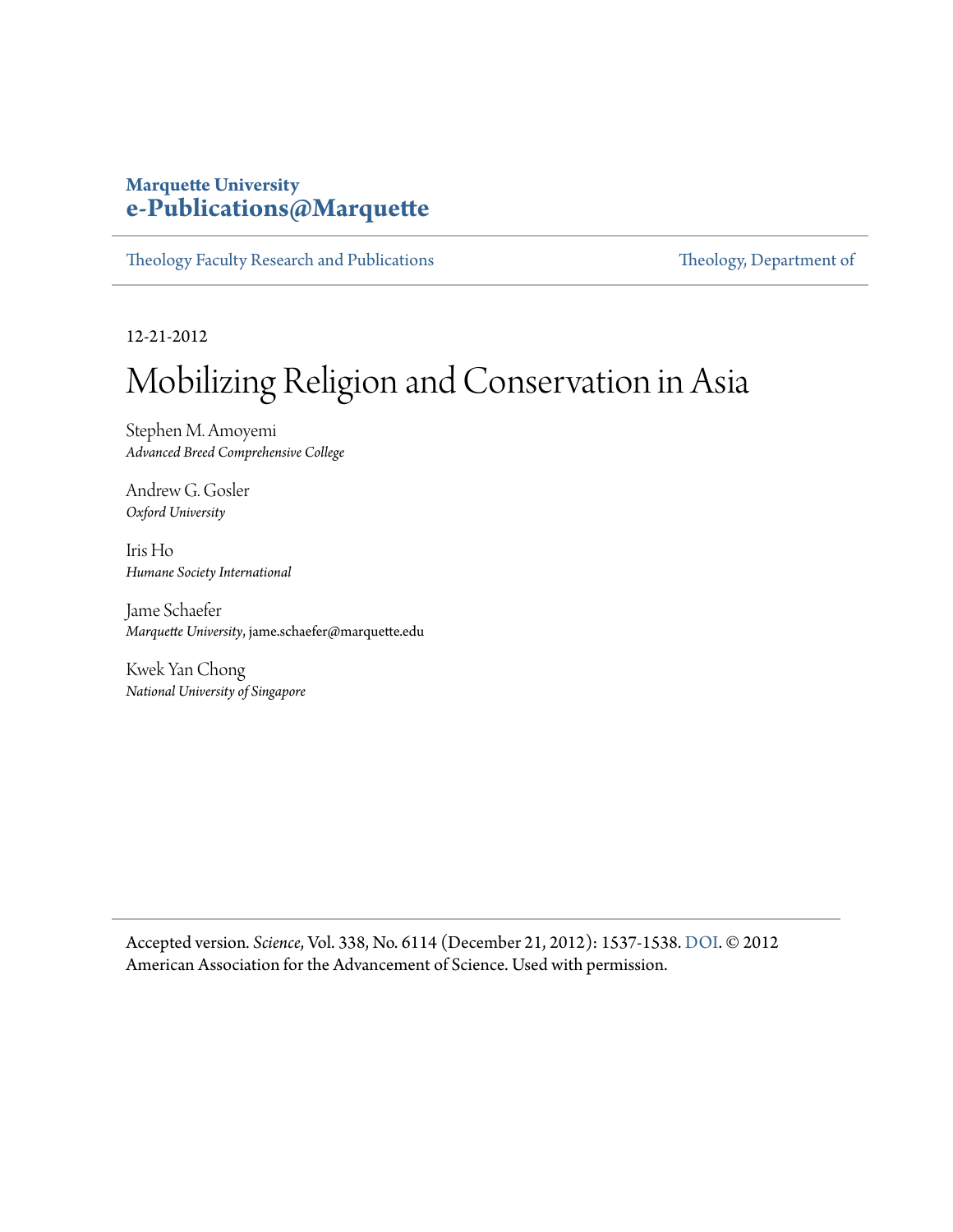**Marquette University**

### **e-Publications@Marquette**

#### *Theology Faculty Research and Publications/Department of Theology*

*This paper is NOT THE PUBLISHED VERSION;* **but the author's final, peer-reviewed manuscript.**  The published version may be accessed by following the link in th citation below.

*Science*, Vol. 338, No. 6114 (December 21, 2012) : 1537-1538. [DOI.](https://doi.org/10.1126/science.338.6114.1537-b) This article is © American Association for the Advancement of Science and permission has been granted for this version to appear i[n e-Publications@Marquette.](http://epublications.marquette.edu/) American Association for the Advancement of Science does not grant permission for this article to be further copied/distributed or hosted elsewhere without the express permission from American Association for the Advancement of Science.

## **Mobilizing Religion and Conservation in Asia**

Stephen M. Awoyemi *Department of Science, Advanced Breed Comprehensive College, Sagamu, Ogun, Nigeria* Andrew G. Gosler *Department of Zoology, Oxford University, Oxford, UK.* Iris Ho *Wildlife Department, Humane Society International, Washington DC* Jame Schaefer *Department of Theology, Marquette University, Milwaukee, WI* Kwek Yan Chong *Department of Biological Sciences, National University of Singapore, Singapore*

In their Letter "Limits to religious conservation efforts" (9 November, p. **[740](http://science.sciencemag.org/lookup/doi/10.1126/science.338.6108.740-a)**), B. Gong *et al.* caution conservation practitioners that there are limits to the effect that Buddhist influence alone can have in reducing environmental degradation caused by economic development. They cite prayer animal release—a practice in which animals are trapped, sold, and then released into the wild as a form of prayer—as evidence of Buddhists' lack of understanding of ecology.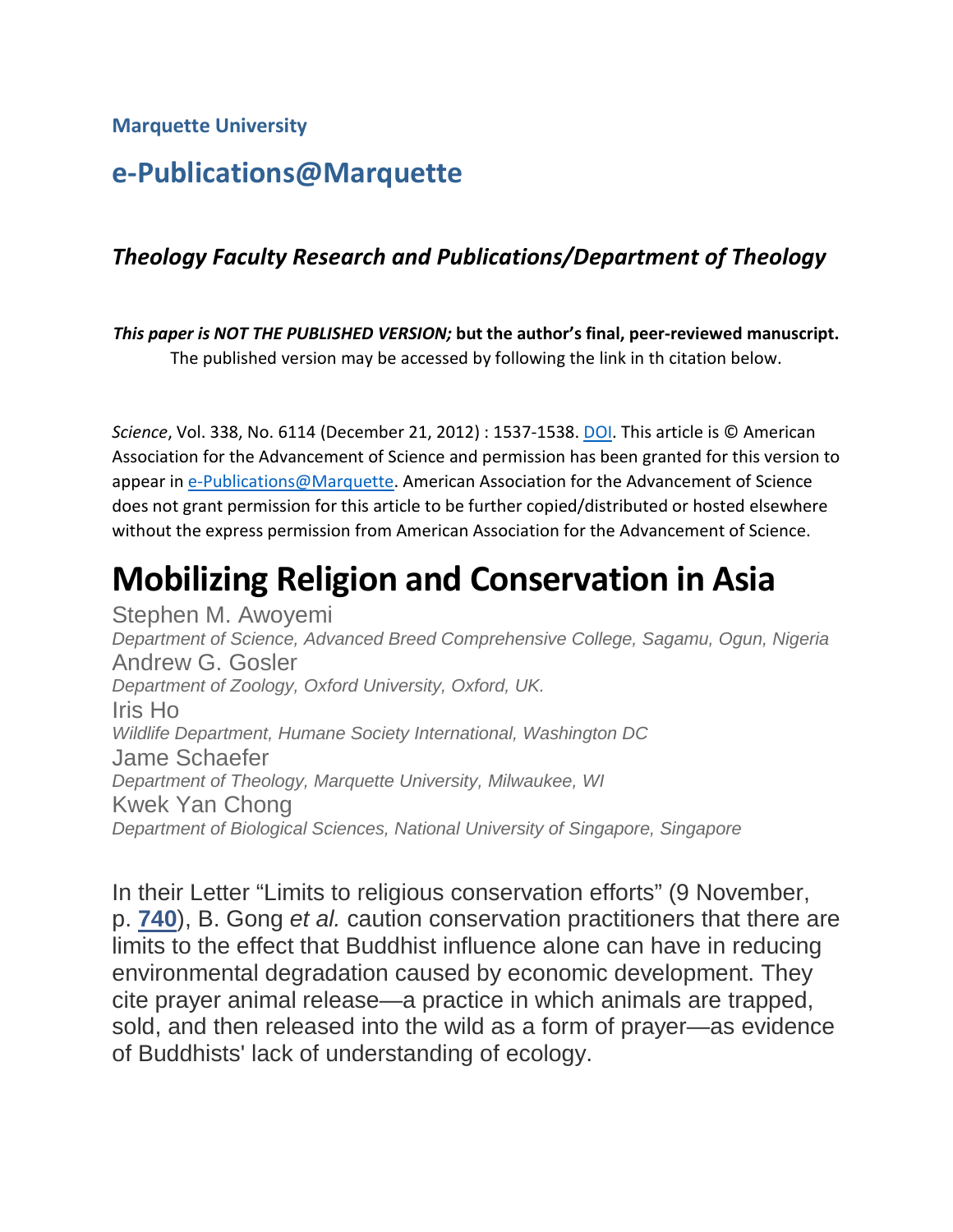Religious leaders, government, and the local and international conservation community are currently addressing the unsustainable Buddhist practice of releasing animals. A recent policy paper by the Religion and Conservation Research Collaborative (RCRC), a committee of the Religion and Conservation Biology Working Group of the Society for Conservation Biology, in July 2012, stated that Buddhists are acting in good faith and should be provided with alternatives that could achieve the compassionate spirit of prayer animal release in an ecologically responsible way. 1

As an offshoot of RCRC policy, an e-mail forum involving more than 40 scientists and scholars from around the world (the Mercy Release Discourse, 13 to 17th August 2012) identified a few ideas: (i) Encourage Buddhist practitioners to adopt a domestic animal (e.g., a cow) destined for the slaughter and care for it until it dies naturally or to sponsor accredited farm animal sanctuaries. (ii) Encourage Buddhist practitioners to support conservation programs of endangered species. (iii) Facilitate support for Buddhist practitioners who want to rehabilitate animals that are sick or injured, reintroduce wildlife into the wild, or send wildlife to rescue centers.

Some Buddhist groups in China and elsewhere in the region have already put these alternatives into action. <sup>2</sup> In Singapore, religious adherents have been attempting to address the concerns as well. $^3$ Although imperfect, these developments suggest the potential for conservation inspired by religion and for science to involve religion in collaboration and dialogue, rather than simply criticism.